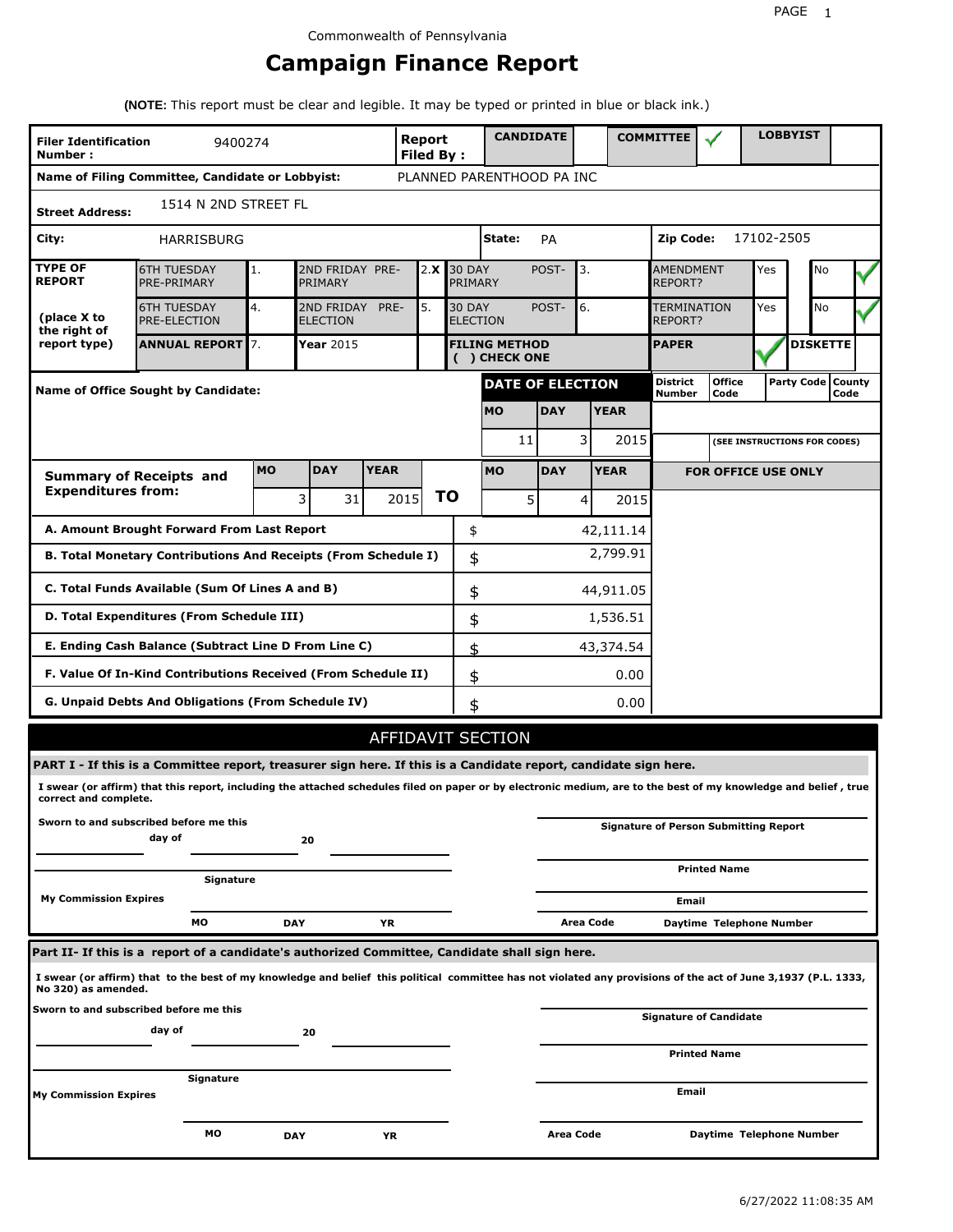## **SCHEDULE I CONTRIBUTIONS AND RECEIPTS Detailed Summary Page**

**Name of Filing Committee or Candidate Reporting Period Reporting Period** PLANNED PARENTHOOD PA INC **From:** 3/31/2015 **To:** 5/4/2015 **1. Unitemized Contributions Received - \$ 50.00 or Less Per Contributor TOTAL for the Reporting Period (1) \$** 690.41 **2. Contributions Received - \$ 50.01 To \$250.00 (From Part A and Part B) TOTAL for the Reporting Period (2) Contributions Received From Political Committees (Part A) All Other Contributions (Part B) \$ \$ \$** 0.00 2,109.50 2,109.50 **3. Contributions Received Over \$250.00 (From Part C and Part D) TOTAL for the Reporting Period (3) Contributions Received From Political Committees (Part C) All Other Contributions (Part D) \$ \$ \$** 0.00 0.00 0.00 **4. Other Receipts, Refunds, Interest Earned, Returned Checks, Etc . (From Part E) TOTAL for the Reporting Period (4) \$** 0.00 **Total Monetary Contributions and Receipts During this Reporting Period (Add and enter amount totals from Boxes 1,2,3 and 4; also enter this amount on Page1, Report Cover Page, Item B.) \$** 2,799.91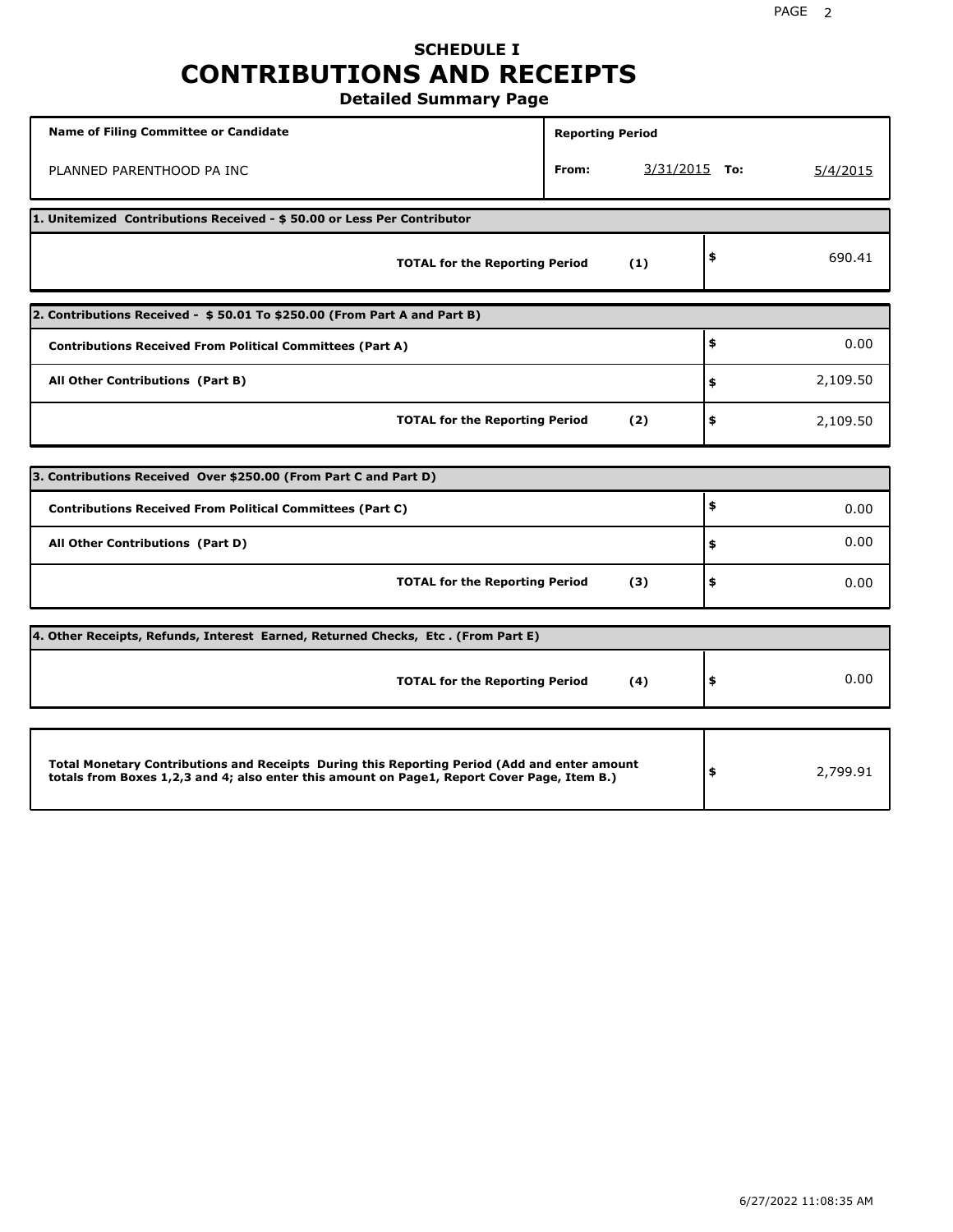# **PART A CONTRIBUTIONS RECEIVED FROM POLITICAL COMMITTEES**

**\$50.01 TO \$250.00**

 **Use this Part to itemize only contributions received from political committees with an aggregate value from \$50.01 to \$250.00 in the reporting period.**

| Name of Filing Committee or Candidate      |              |                   |           | <b>Reporting Period</b> |             |    |                   |  |  |
|--------------------------------------------|--------------|-------------------|-----------|-------------------------|-------------|----|-------------------|--|--|
|                                            |              |                   | From:     |                         | To:         |    |                   |  |  |
|                                            |              |                   |           | <b>DATE</b>             |             |    | <b>AMOUNT</b>     |  |  |
| <b>Full Name of Contributing Committee</b> |              |                   | <b>MO</b> | <b>DAY</b>              | <b>YEAR</b> |    |                   |  |  |
| <b>Mailing Address</b>                     |              |                   |           |                         |             | \$ | 0.00              |  |  |
| City                                       | <b>State</b> | Zip Code (Plus 4) |           |                         |             |    |                   |  |  |
|                                            |              |                   |           |                         |             |    | <b>PAGE TOTAL</b> |  |  |
|                                            |              |                   |           |                         |             |    |                   |  |  |

**Enter Grand Total of Part A on Schedule I, Detailed Summary Page, Section 2.**

**\$** 0.00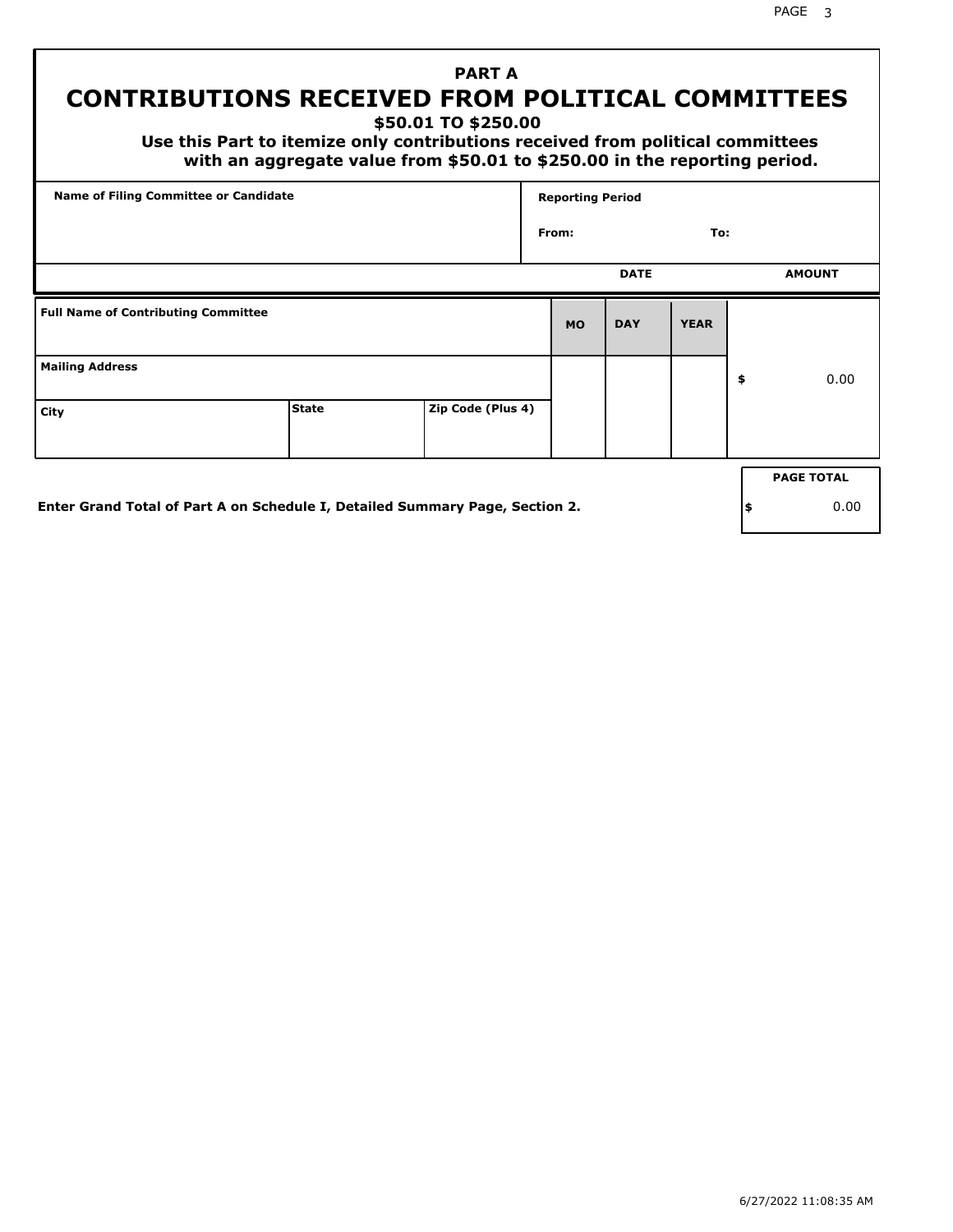| Use this Part to itemize all other contributions with an aggregate value from |                       | <b>PART B</b><br><b>ALL OTHER CONTRIBUTIONS</b><br>\$50.01 TO \$250.00<br>\$50.01 to \$250.00 in the reporting period.<br>(Exclude contributions from political committees reported in Part A) |                         |                |             |               |
|-------------------------------------------------------------------------------|-----------------------|------------------------------------------------------------------------------------------------------------------------------------------------------------------------------------------------|-------------------------|----------------|-------------|---------------|
| <b>Name of Filing Committee or Candidate</b>                                  |                       |                                                                                                                                                                                                | <b>Reporting Period</b> |                |             |               |
| PLANNED PARENTHOOD PA INC                                                     |                       | From:                                                                                                                                                                                          |                         | 3/31/2015 To:  | 5/4/2015    |               |
|                                                                               |                       |                                                                                                                                                                                                |                         | <b>DATE</b>    |             | <b>AMOUNT</b> |
| <b>Full Name of Contributor</b><br>Robert Hutchison Jr                        |                       |                                                                                                                                                                                                | <b>MO</b>               | <b>DAY</b>     | <b>YEAR</b> |               |
| <b>Mailing Address</b><br>334 Maple Avenue                                    |                       |                                                                                                                                                                                                |                         |                |             | \$<br>150.00  |
| City                                                                          | <b>State</b>          | Zip Code (Plus 4)                                                                                                                                                                              | 4                       | $\overline{2}$ | 2015        |               |
| Doylestown                                                                    | PA                    | 18901                                                                                                                                                                                          |                         |                |             |               |
| <b>Full Name of Contributor</b><br>William Schutt                             |                       |                                                                                                                                                                                                |                         |                |             |               |
| <b>Mailing Address</b><br>3875 Curly Hill Road                                |                       |                                                                                                                                                                                                |                         |                |             | \$<br>150.00  |
| City<br>Doylestown                                                            | <b>State</b><br>PA    | Zip Code (Plus 4)<br>18902                                                                                                                                                                     | 4                       | 2              | 2015        |               |
| <b>Full Name of Contributor</b><br>Planned Parenthood Keystone                |                       |                                                                                                                                                                                                | <b>MO</b>               | <b>DAY</b>     | <b>YEAR</b> |               |
| <b>Mailing Address</b><br>PO Box 813                                          |                       |                                                                                                                                                                                                |                         |                |             | 149.50<br>÷,  |
| City<br>Trexlertown                                                           | <b>State</b>          | Zip Code (Plus 4)                                                                                                                                                                              | 4                       | $\overline{2}$ | 2015        |               |
|                                                                               | PA                    | 18087                                                                                                                                                                                          |                         |                |             |               |
| <b>Full Name of Contributor</b><br>Karen Marshall                             |                       |                                                                                                                                                                                                | <b>MO</b>               | <b>DAY</b>     | <b>YEAR</b> |               |
| <b>Mailing Address</b><br>35 Sandy Knoll Drive                                |                       |                                                                                                                                                                                                |                         |                |             | 125.00<br>\$  |
| City<br>Doylestown                                                            | 4                     | 2                                                                                                                                                                                              | 2015                    |                |             |               |
| <b>Full Name of Contributor</b><br>Kim Gronendahl                             |                       |                                                                                                                                                                                                | <b>MO</b>               | <b>DAY</b>     | <b>YEAR</b> |               |
| <b>Mailing Address</b>                                                        | 4783 Landisville Road |                                                                                                                                                                                                |                         |                |             | \$<br>150.00  |
| City<br>Doylestown                                                            | <b>State</b><br>PA    | Zip Code (Plus 4)<br>18902                                                                                                                                                                     | 4                       | $\overline{2}$ | 2015        |               |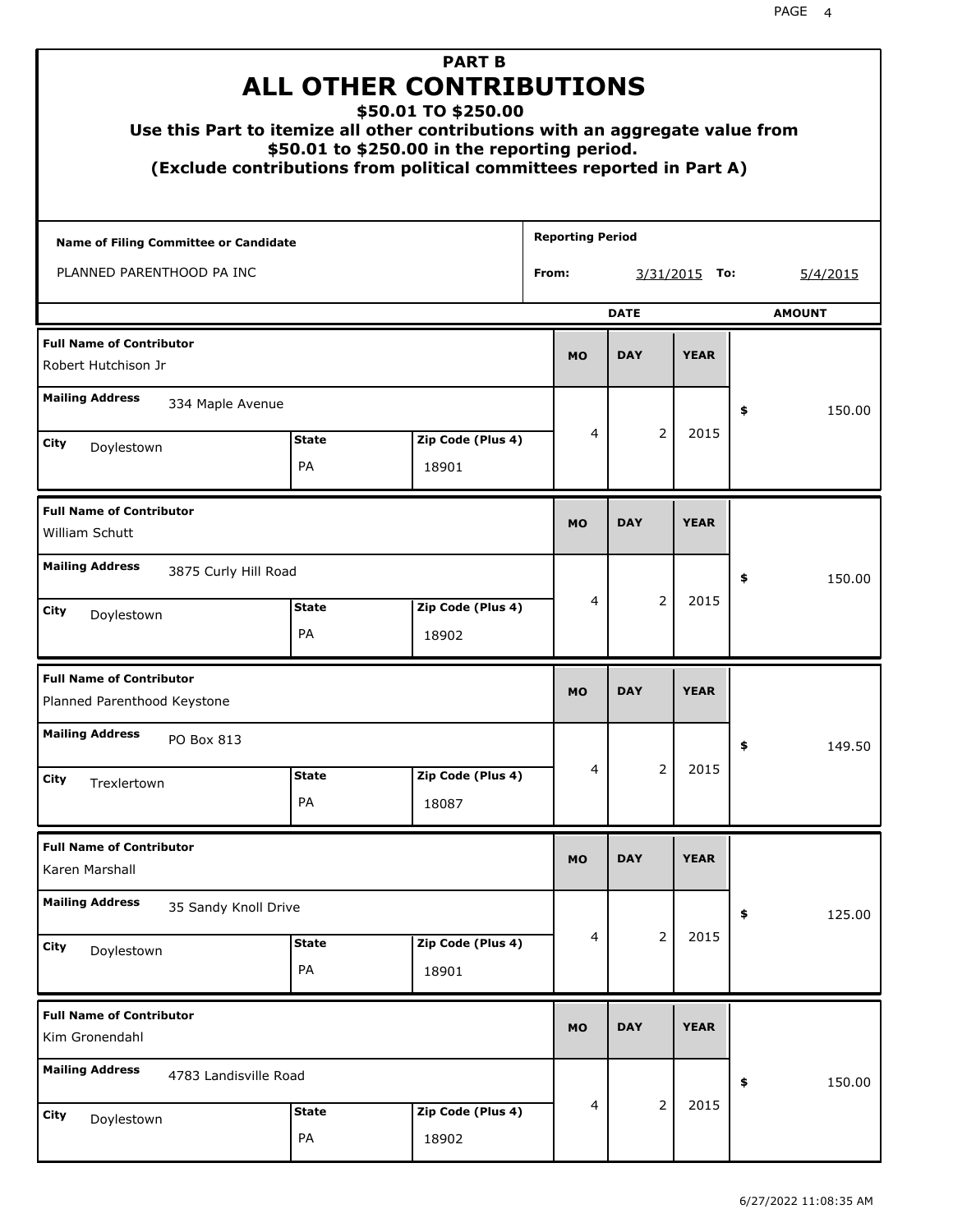| <b>Full Name of Contributor</b><br>Sandra Trainer                                | <b>MO</b>      | <b>DAY</b>     | <b>YEAR</b> |              |
|----------------------------------------------------------------------------------|----------------|----------------|-------------|--------------|
| <b>Mailing Address</b><br>1030 SW Jefferson, Apt 220                             |                |                |             | \$<br>150.00 |
| Zip Code (Plus 4)<br><b>State</b><br>City<br>Portland<br><b>OR</b><br>97201      | 4              | $\overline{2}$ | 2015        |              |
| <b>Full Name of Contributor</b><br>Jeffrey Nye                                   | <b>MO</b>      | <b>DAY</b>     | <b>YEAR</b> |              |
| <b>Mailing Address</b><br>17 Timber Knoll Drive                                  |                |                |             | 75.00<br>\$  |
| Zip Code (Plus 4)<br><b>State</b><br>City<br>Washtington Crossing<br>PA<br>18977 | $\overline{4}$ | $\overline{2}$ | 2015        |              |
| <b>Full Name of Contributor</b><br>Donald Grubbs Jr                              | <b>MO</b>      | <b>DAY</b>     | <b>YEAR</b> |              |
| <b>Mailing Address</b><br>1382 NTN-Langhorne Road, Apt M-05                      | $\overline{4}$ | $\overline{2}$ | 2015        | 90.00<br>\$  |
| Zip Code (Plus 4)<br><b>State</b><br>City<br>Newtown<br>PA<br>18940              |                |                |             |              |
|                                                                                  |                |                |             |              |
| <b>Full Name of Contributor</b><br>John Moeller                                  | <b>MO</b>      | <b>DAY</b>     | <b>YEAR</b> |              |
| <b>Mailing Address</b><br>1024 Mountain Street                                   |                |                |             | 217.50<br>\$ |
| Zip Code (Plus 4)<br><b>State</b><br>City<br>Philadelphia<br>PA<br>19148         | 4              | $\overline{2}$ | 2015        |              |
| <b>Full Name of Contributor</b><br>Margaret Leigh Groff                          | <b>MO</b>      | <b>DAY</b>     | <b>YEAR</b> |              |
| <b>Mailing Address</b><br>4023 Spring Valley Road                                |                |                |             | 75.00<br>\$  |
| Zip Code (Plus 4)<br><b>State</b><br>City<br>Doylestown<br>PA<br>18902           | $\overline{4}$ | $\overline{2}$ | 2015        |              |
| <b>Full Name of Contributor</b><br>Deborah Hutchison                             | <b>MO</b>      | <b>DAY</b>     | <b>YEAR</b> |              |
| <b>Mailing Address</b><br>334 maple Avenue                                       | $\overline{4}$ | $\overline{2}$ | 2015        | 52.50<br>\$  |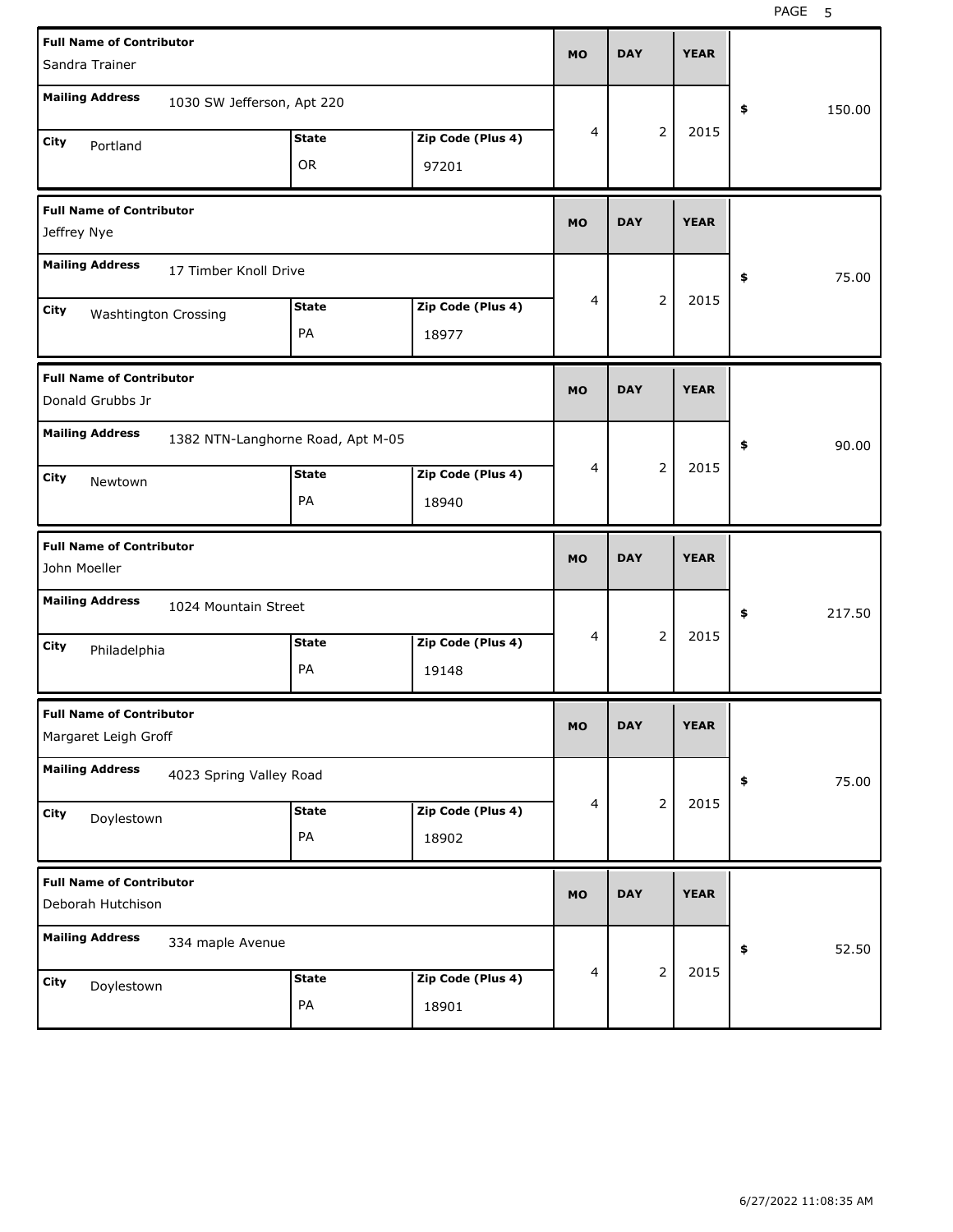| 2709 North River Road<br>250.00<br>\$<br>$\overline{2}$<br>$\overline{4}$<br>2015<br>Zip Code (Plus 4)<br><b>State</b><br>New Hope<br>PA<br>18938<br><b>DAY</b><br><b>YEAR</b><br><b>MO</b><br>4013 Smoke Road<br>\$<br>100.00<br>$\mathbf 2$<br>$\overline{4}$<br>2015<br>Zip Code (Plus 4)<br><b>State</b><br>Doylestown<br>PA<br>18902<br><b>DAY</b><br><b>YEAR</b><br><b>MO</b><br>102 Kingfield Road<br>75.00<br>\$<br>$\mathbf 2$<br>2015<br>4<br><b>State</b><br>Zip Code (Plus 4)<br>Philadelphia<br>PA<br>19115<br><b>DAY</b><br><b>YEAR</b><br><b>MO</b><br>775 River Road<br>75.00<br>\$<br>$\mathbf 2$<br>2015<br>4<br><b>State</b><br>Zip Code (Plus 4)<br>Yardley<br>PA<br>19067<br><b>MO</b><br><b>DAY</b><br><b>YEAR</b><br>546 Palmer Farm Drive<br>150.00<br>\$<br>$\overline{2}$<br>2015<br>4<br>Zip Code (Plus 4)<br><b>State</b><br>Yardley<br>PA<br>19067<br><b>DAY</b><br><b>YEAR</b><br><b>MO</b><br><b>Mailing Address</b><br>5805 mechanicsville Road<br>75.00<br>\$<br>$\overline{2}$<br>$\overline{4}$<br>2015<br>Zip Code (Plus 4)<br><b>State</b><br>Mechanicsville<br>PA<br>18934<br><b>PAGE TOTAL</b> | <b>Full Name of Contributor</b><br>Anne Stephano         |  |  |  |  |  |  |  |
|---------------------------------------------------------------------------------------------------------------------------------------------------------------------------------------------------------------------------------------------------------------------------------------------------------------------------------------------------------------------------------------------------------------------------------------------------------------------------------------------------------------------------------------------------------------------------------------------------------------------------------------------------------------------------------------------------------------------------------------------------------------------------------------------------------------------------------------------------------------------------------------------------------------------------------------------------------------------------------------------------------------------------------------------------------------------------------------------------------------------------------------|----------------------------------------------------------|--|--|--|--|--|--|--|
|                                                                                                                                                                                                                                                                                                                                                                                                                                                                                                                                                                                                                                                                                                                                                                                                                                                                                                                                                                                                                                                                                                                                       | <b>Mailing Address</b>                                   |  |  |  |  |  |  |  |
|                                                                                                                                                                                                                                                                                                                                                                                                                                                                                                                                                                                                                                                                                                                                                                                                                                                                                                                                                                                                                                                                                                                                       | City                                                     |  |  |  |  |  |  |  |
|                                                                                                                                                                                                                                                                                                                                                                                                                                                                                                                                                                                                                                                                                                                                                                                                                                                                                                                                                                                                                                                                                                                                       | <b>Full Name of Contributor</b><br>Iris Persletein       |  |  |  |  |  |  |  |
|                                                                                                                                                                                                                                                                                                                                                                                                                                                                                                                                                                                                                                                                                                                                                                                                                                                                                                                                                                                                                                                                                                                                       | <b>Mailing Address</b>                                   |  |  |  |  |  |  |  |
|                                                                                                                                                                                                                                                                                                                                                                                                                                                                                                                                                                                                                                                                                                                                                                                                                                                                                                                                                                                                                                                                                                                                       | City                                                     |  |  |  |  |  |  |  |
|                                                                                                                                                                                                                                                                                                                                                                                                                                                                                                                                                                                                                                                                                                                                                                                                                                                                                                                                                                                                                                                                                                                                       | <b>Full Name of Contributor</b><br>Friends of Tina Davis |  |  |  |  |  |  |  |
|                                                                                                                                                                                                                                                                                                                                                                                                                                                                                                                                                                                                                                                                                                                                                                                                                                                                                                                                                                                                                                                                                                                                       | <b>Mailing Address</b><br>City                           |  |  |  |  |  |  |  |
|                                                                                                                                                                                                                                                                                                                                                                                                                                                                                                                                                                                                                                                                                                                                                                                                                                                                                                                                                                                                                                                                                                                                       | <b>Full Name of Contributor</b><br>MaryAnn Edwards       |  |  |  |  |  |  |  |
|                                                                                                                                                                                                                                                                                                                                                                                                                                                                                                                                                                                                                                                                                                                                                                                                                                                                                                                                                                                                                                                                                                                                       | <b>Mailing Address</b>                                   |  |  |  |  |  |  |  |
|                                                                                                                                                                                                                                                                                                                                                                                                                                                                                                                                                                                                                                                                                                                                                                                                                                                                                                                                                                                                                                                                                                                                       | City                                                     |  |  |  |  |  |  |  |
|                                                                                                                                                                                                                                                                                                                                                                                                                                                                                                                                                                                                                                                                                                                                                                                                                                                                                                                                                                                                                                                                                                                                       | <b>Full Name of Contributor</b><br>Helen Bosley          |  |  |  |  |  |  |  |
|                                                                                                                                                                                                                                                                                                                                                                                                                                                                                                                                                                                                                                                                                                                                                                                                                                                                                                                                                                                                                                                                                                                                       | <b>Mailing Address</b>                                   |  |  |  |  |  |  |  |
|                                                                                                                                                                                                                                                                                                                                                                                                                                                                                                                                                                                                                                                                                                                                                                                                                                                                                                                                                                                                                                                                                                                                       | City                                                     |  |  |  |  |  |  |  |
|                                                                                                                                                                                                                                                                                                                                                                                                                                                                                                                                                                                                                                                                                                                                                                                                                                                                                                                                                                                                                                                                                                                                       | <b>Full Name of Contributor</b><br>Edna Donaghy          |  |  |  |  |  |  |  |
|                                                                                                                                                                                                                                                                                                                                                                                                                                                                                                                                                                                                                                                                                                                                                                                                                                                                                                                                                                                                                                                                                                                                       |                                                          |  |  |  |  |  |  |  |
|                                                                                                                                                                                                                                                                                                                                                                                                                                                                                                                                                                                                                                                                                                                                                                                                                                                                                                                                                                                                                                                                                                                                       | City                                                     |  |  |  |  |  |  |  |
| Enter Grand Total of Part A on Schedule I, Detailed Summary Page, Section 2.<br>2,109.50<br>\$                                                                                                                                                                                                                                                                                                                                                                                                                                                                                                                                                                                                                                                                                                                                                                                                                                                                                                                                                                                                                                        |                                                          |  |  |  |  |  |  |  |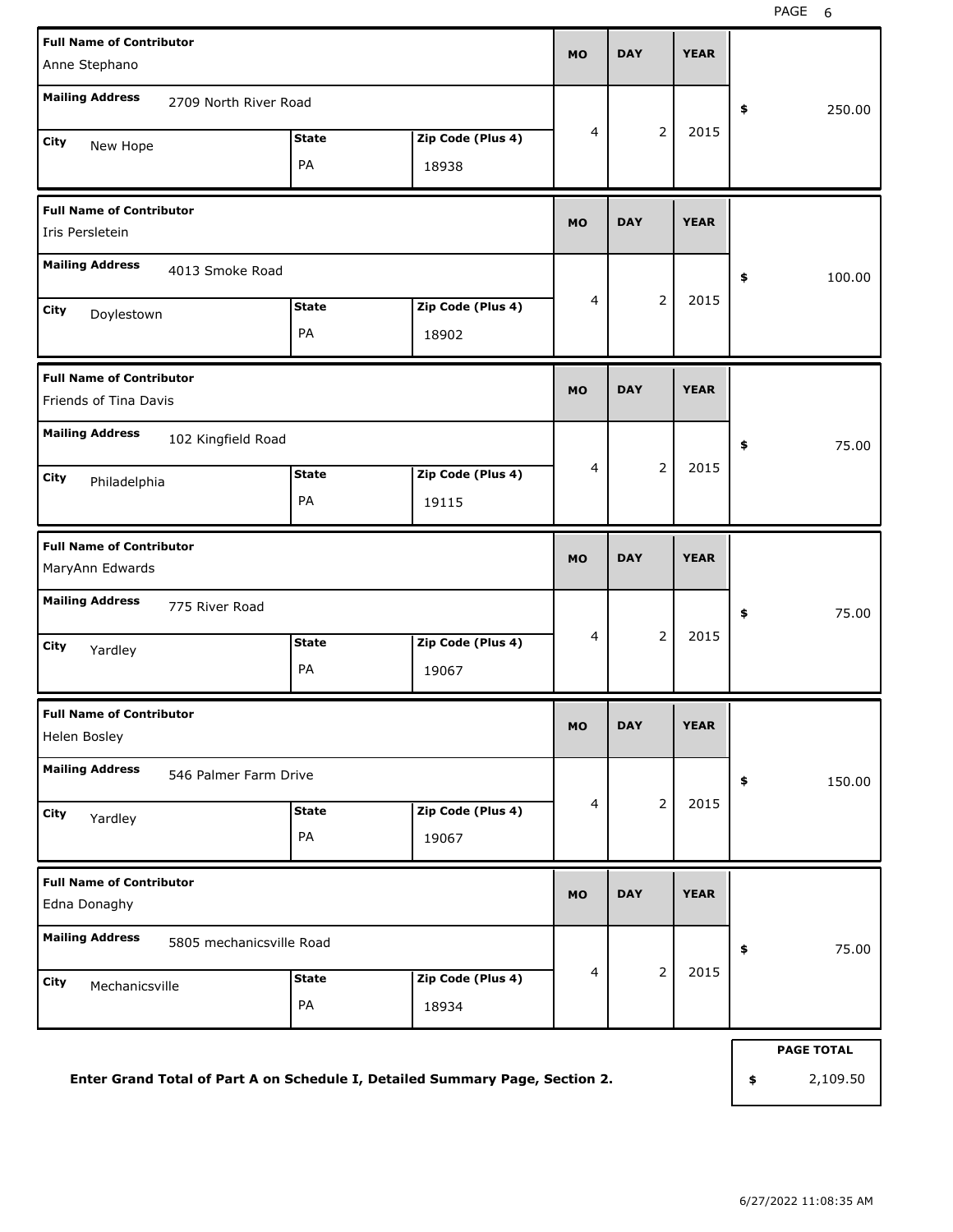# **PART C Contributions Received From Political Committees**

**OVER \$250.00**

 **Use this Part to itemize only contributions received from Political committees with an aggregate value from Over \$250.00 in the reporting period.**

| Name of Filing Committee or Candidate                                        | <b>Reporting Period</b> |  |                   |             |            |             |    |                   |
|------------------------------------------------------------------------------|-------------------------|--|-------------------|-------------|------------|-------------|----|-------------------|
|                                                                              |                         |  | From:             |             |            | To:         |    |                   |
|                                                                              |                         |  |                   | <b>DATE</b> |            |             |    | <b>AMOUNT</b>     |
| <b>Full Name of Contributing Committee</b>                                   |                         |  |                   | <b>MO</b>   | <b>DAY</b> | <b>YEAR</b> |    |                   |
| <b>Mailing Address</b>                                                       |                         |  |                   |             |            |             | \$ | 0.00              |
| City                                                                         | <b>State</b>            |  | Zip Code (Plus 4) |             |            |             |    |                   |
|                                                                              |                         |  |                   |             |            |             |    | <b>PAGE TOTAL</b> |
| Enter Grand Total of Part C on Schedule I, Detailed Summary Page, Section 3. |                         |  |                   |             |            |             | \$ | 0.00              |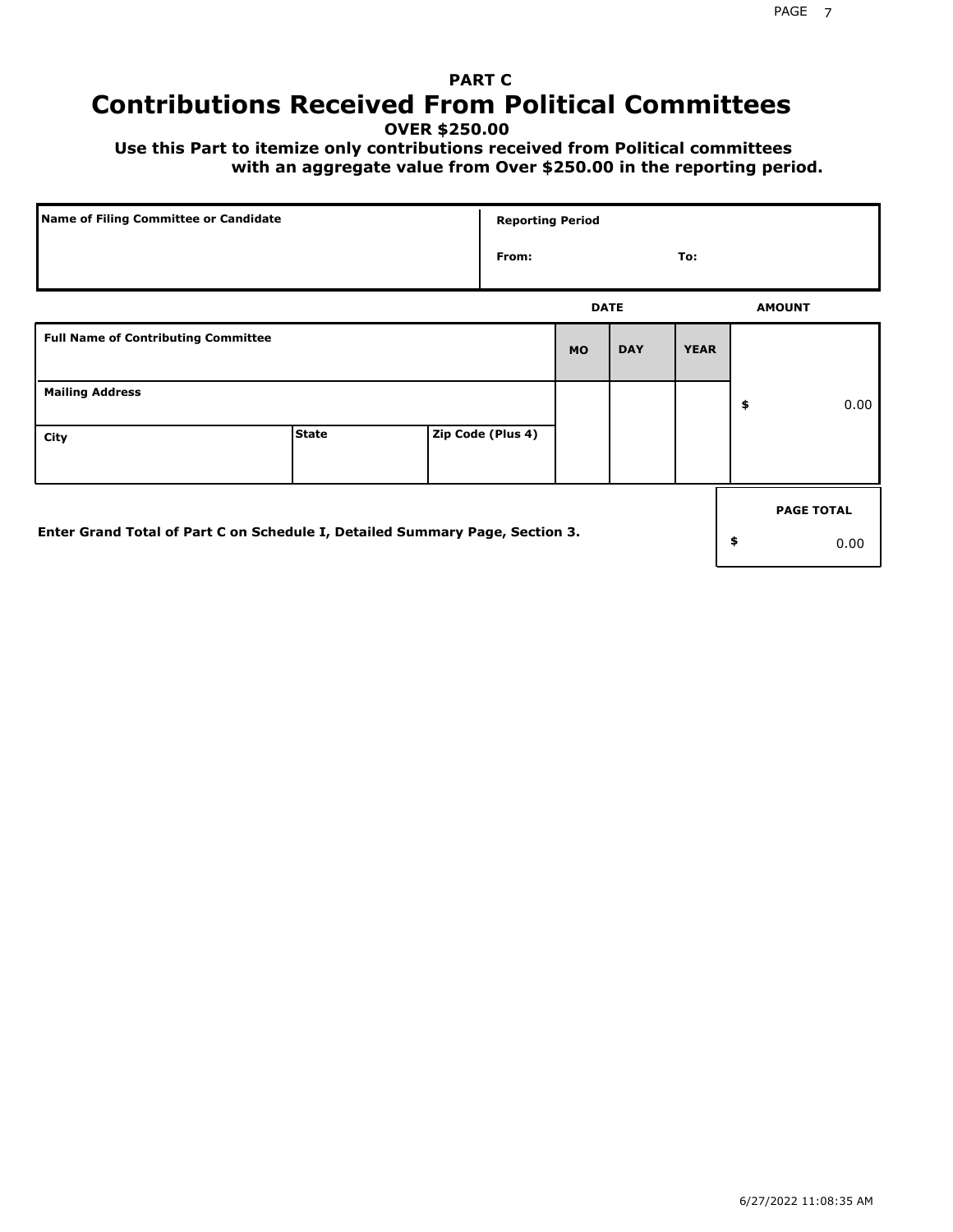## **PART D ALL OTHER CONTRIBUTIONS**

### **OVER \$250.00**

### **Use this Part to itemize all other contributions with an aggregate value of**

#### **over \$250.00 in the reporting period.**

#### **(Exclude contributions from political committees reported in Part C.)**

| Name of Filing Committee or Candidate | <b>Reporting Period</b> |               |
|---------------------------------------|-------------------------|---------------|
|                                       | From:                   | To:           |
|                                       | <b>DATE</b>             | <b>AMOUNT</b> |

|                                                                              |              |                   |            | .            |             |                   | <b>AMVONT</b>     |
|------------------------------------------------------------------------------|--------------|-------------------|------------|--------------|-------------|-------------------|-------------------|
| <b>Full Name of Contributor</b>                                              |              |                   | <b>MO</b>  | <b>DAY</b>   | <b>YEAR</b> |                   |                   |
| <b>Mailing</b><br><b>Address</b>                                             |              |                   |            |              |             | \$                | 0.00              |
| City                                                                         | <b>State</b> | Zip Code (Plus 4) |            |              |             |                   |                   |
| <b>Employer Name</b>                                                         |              |                   | Occupation |              |             |                   |                   |
| <b>Employer Mailing Address/Principal Place of</b><br>Business               |              | City              |            | <b>State</b> |             | Zip Code (Plus 4) |                   |
| Enter Grand Total of Part C on Schedule I, Detailed Summary Page, Section 3. |              |                   |            |              |             |                   | <b>PAGE TOTAL</b> |
|                                                                              |              |                   |            |              |             | \$                | 0.00              |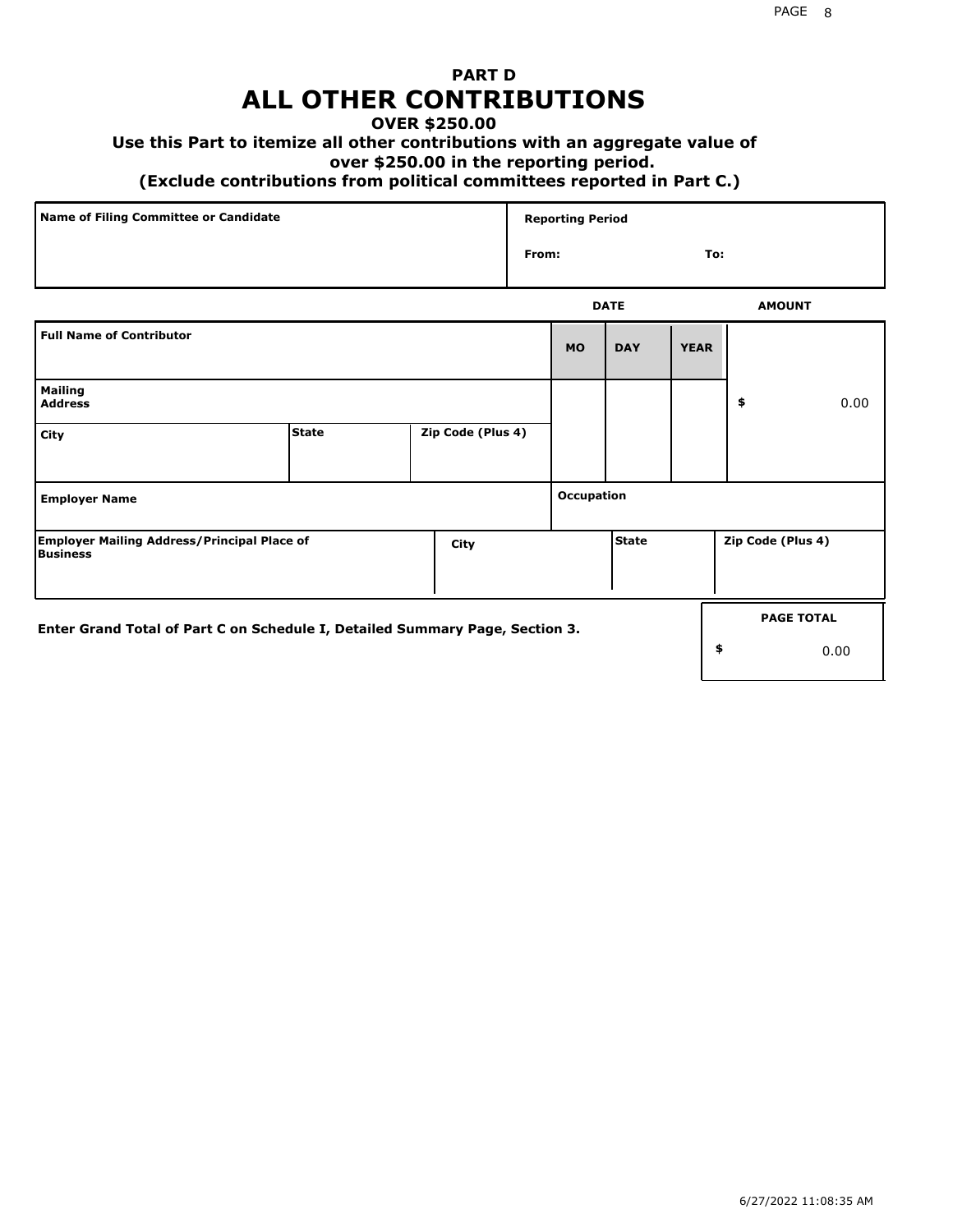## **PART E OTHER RECEIPTS**

#### **REFUNDS, INTEREST INCOME, RETURNED CHECKS, ETC.**

 **Use this Part to report refunds received, interest earned, returned checks and**

## **prior expenditures that were returned to the filer.**

| Name of Filing Committee or Candidate                                        |              |                   |       | <b>Reporting Period</b> |             |             |                   |      |
|------------------------------------------------------------------------------|--------------|-------------------|-------|-------------------------|-------------|-------------|-------------------|------|
|                                                                              |              |                   | From: |                         |             | To:         |                   |      |
|                                                                              |              |                   |       |                         | <b>DATE</b> |             | <b>AMOUNT</b>     |      |
| <b>Full Name</b>                                                             |              |                   |       | <b>MO</b>               | <b>DAY</b>  | <b>YEAR</b> |                   |      |
| <b>Mailing Address</b>                                                       |              |                   |       |                         |             |             | \$                | 0.00 |
| City                                                                         | <b>State</b> | Zip Code (Plus 4) |       |                         |             |             |                   |      |
| <b>Receipt Description</b>                                                   |              |                   |       |                         |             |             |                   |      |
|                                                                              |              |                   |       |                         |             |             | <b>PAGE TOTAL</b> |      |
| Enter Grand Total of Part E on Schedule I, Detailed Summary Page, Section 4. |              |                   |       |                         |             |             | \$                | 0.00 |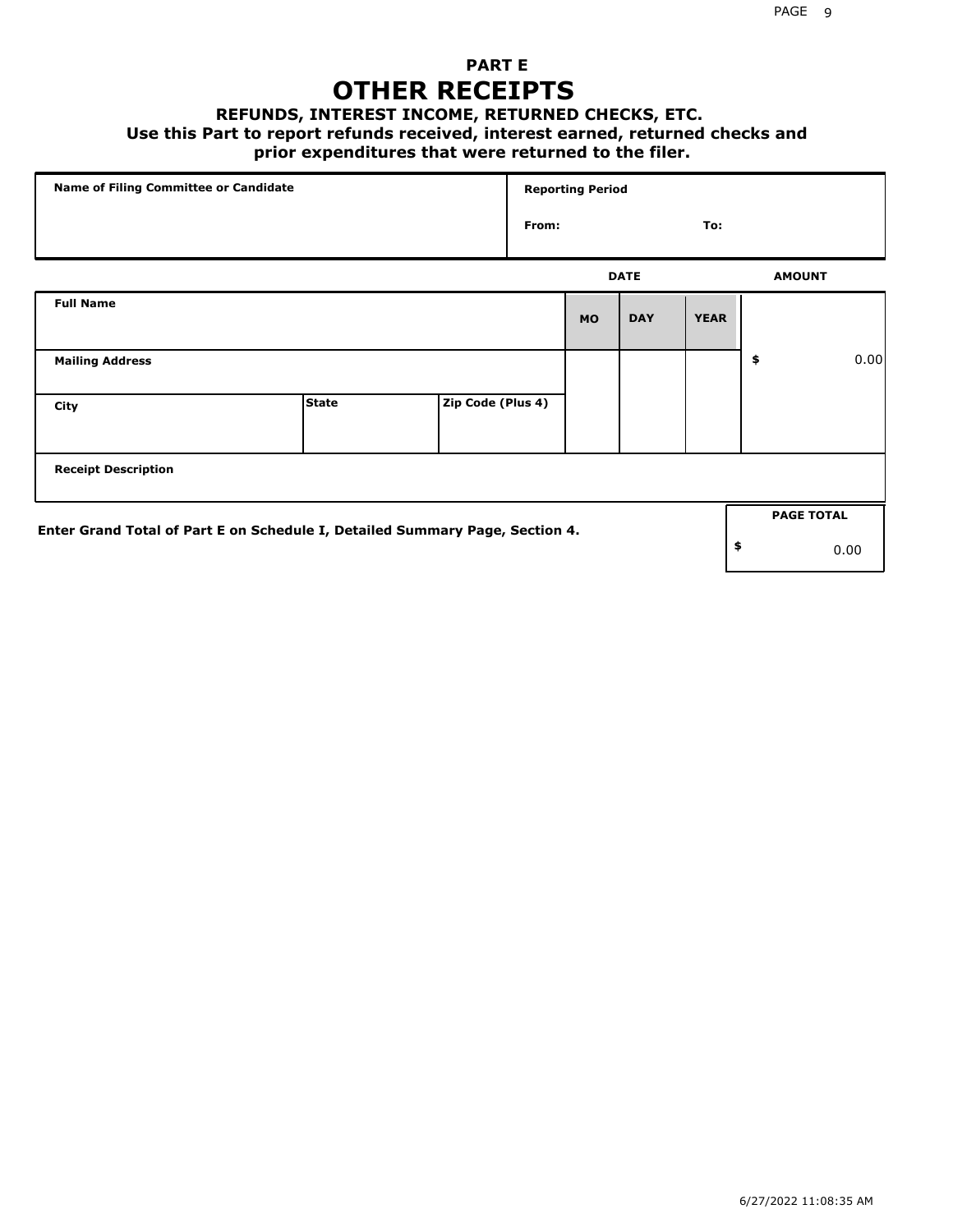### **SCHEDULE II IN-KIND CONTRIBUTIONS AND VALUABLE THINGS RECEIVED USE THIS SCHEDULE TO REPORT ALL IN-KIND CONTRIBUTIONS OF VALUABLE THINGS**

### **DURING THE REPORTING PERIOD.**

**Detailed Summary Page**

| <b>Name of Filing Committee or Candidate</b>                                                                                                                                | <b>Reporting Period</b> |                 |          |
|-----------------------------------------------------------------------------------------------------------------------------------------------------------------------------|-------------------------|-----------------|----------|
| PLANNED PARENTHOOD PA INC                                                                                                                                                   | From:                   | $3/31/2015$ To: | 5/4/2015 |
| 1. UNITEMIZED IN-KIND CONTRIBUTIONS RECEIVED - VALUE OF \$50.00 OR LESS PER CONTRIBUTOR                                                                                     |                         |                 |          |
| <b>TOTAL for the Reporting Period</b>                                                                                                                                       | (1)                     | \$              | 0.00     |
| 2. IN-KIND CONTRIBUTIONS RECEIVED - VALUE OF \$50.01 TO \$250.00 (FROM PART F)                                                                                              |                         |                 |          |
| <b>TOTAL for the Reporting Period</b>                                                                                                                                       | (2)                     | \$              | 0.00     |
| 3. IN-KIND CONTRIBUTION RECIEVED - VALUE OVER \$250.00 (FROM PART G)                                                                                                        |                         |                 |          |
| <b>TOTAL for the Reporting Period</b>                                                                                                                                       | (3)                     | \$              | 0.00     |
| TOTAL VALUE OF IN-KIND CONTRIBUTIONS DURING THIS REPORTING PERIOD (Add and enter<br>amount totals from Boxes 1,2, and 3; also enter on Page 1, Reports Cover Page, Item F.) |                         | \$              | 0.00     |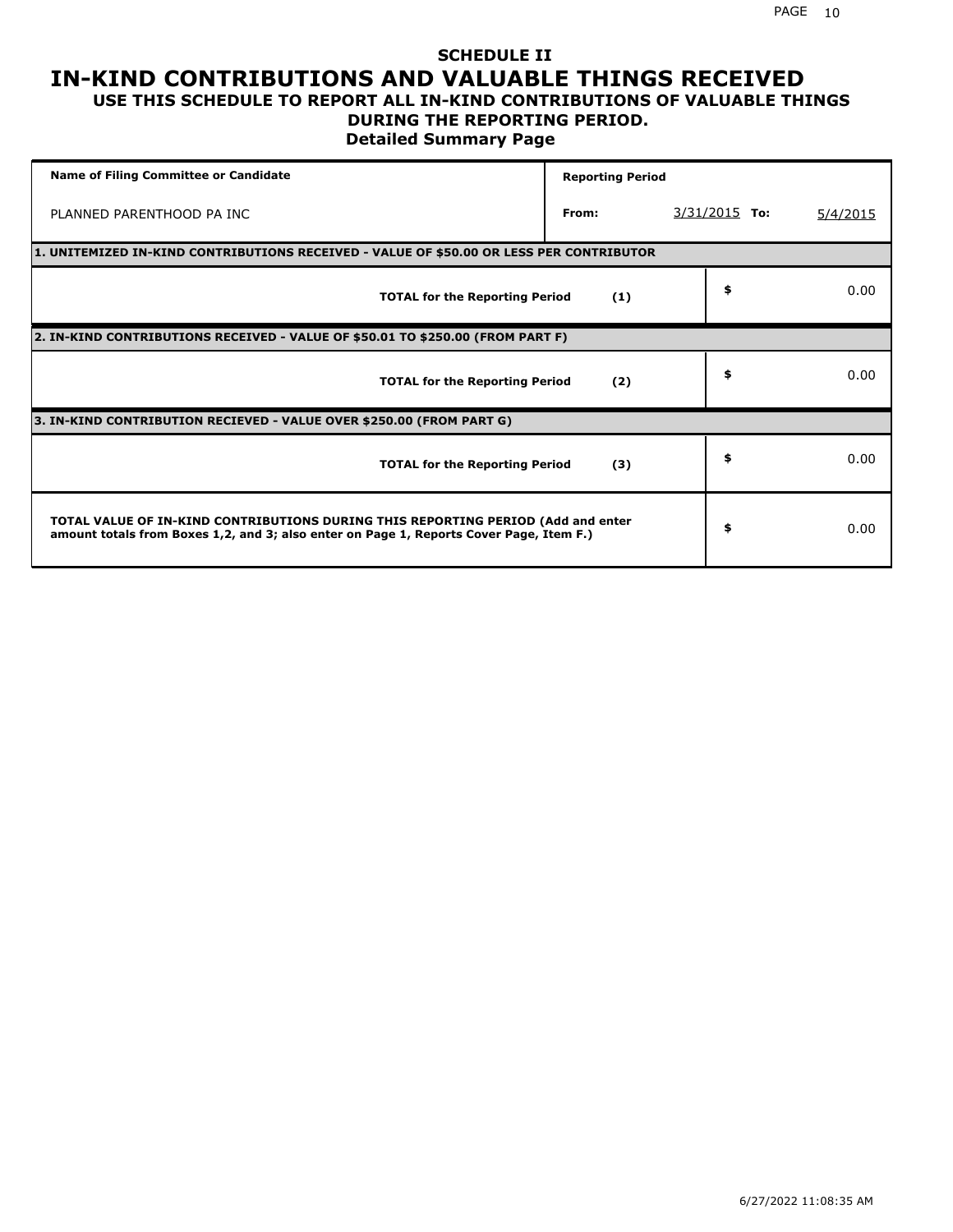## **SCHEDULE II PART F IN-KIND CONTRIBUTIONS RECEIVED**

## **VALUE OF \$50.01 TO \$250.00**

| Name of Filing Committee or Candidate                                                                         |              |                   | <b>Reporting Period</b> |             |             |    |                   |
|---------------------------------------------------------------------------------------------------------------|--------------|-------------------|-------------------------|-------------|-------------|----|-------------------|
|                                                                                                               | From:        |                   |                         |             |             |    |                   |
|                                                                                                               |              |                   |                         | <b>DATE</b> |             |    | <b>AMOUNT</b>     |
| <b>Full Name of Contributor</b>                                                                               |              |                   | <b>MO</b>               | <b>DAY</b>  | <b>YEAR</b> |    |                   |
| <b>Mailing Address</b>                                                                                        |              |                   |                         |             |             | \$ | 0.00              |
| City                                                                                                          | <b>State</b> | Zip Code (Plus 4) |                         |             |             |    |                   |
| <b>Description of Contribution:</b>                                                                           |              |                   |                         |             |             |    |                   |
| Enter Grand Total of Part F on Schedule II, In-Kind Contributions Detailed Summary Page,<br><b>Section 2.</b> |              |                   |                         |             |             |    | <b>PAGE TOTAL</b> |
|                                                                                                               |              |                   |                         |             | \$          |    | 0.00              |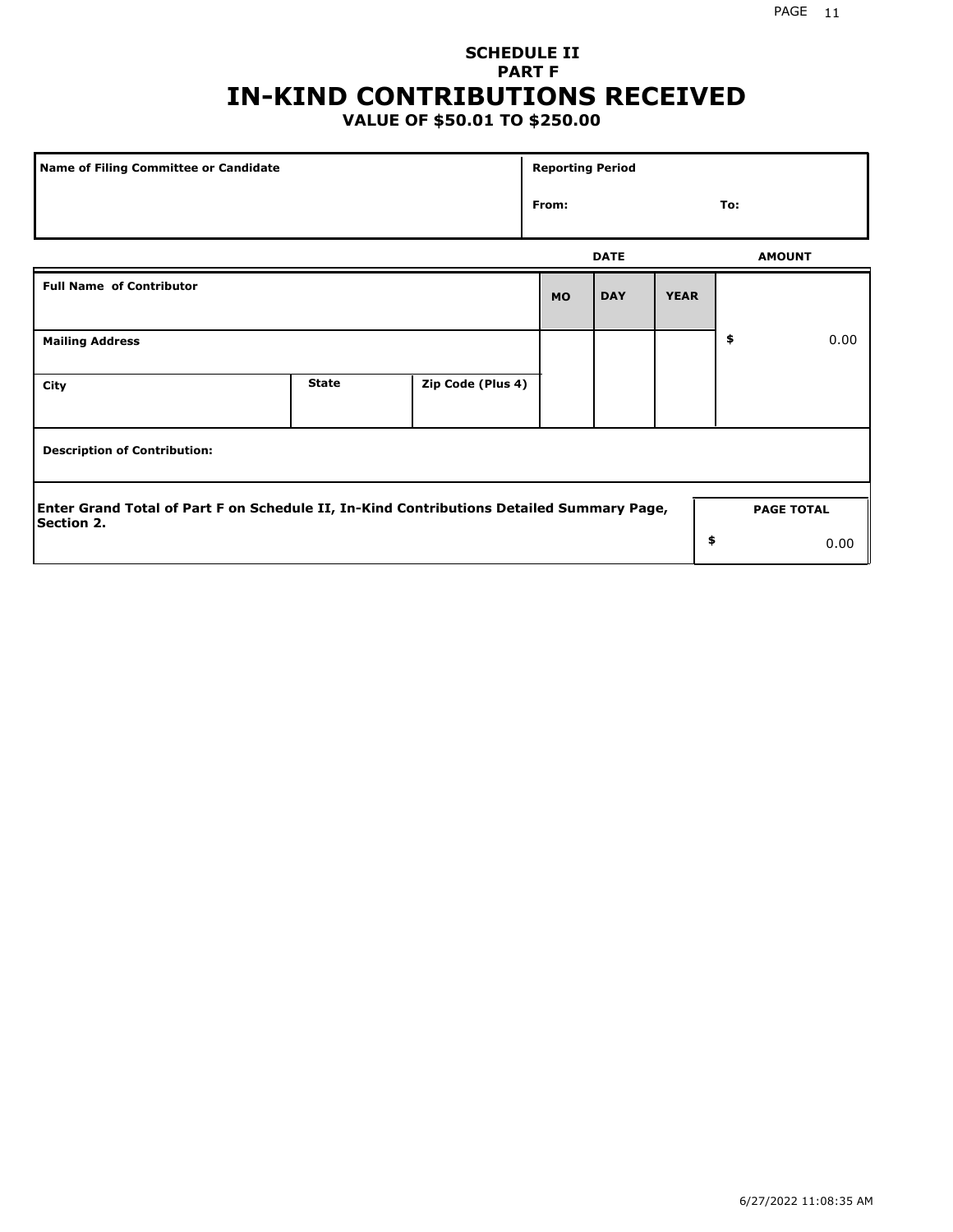### PAGE 12

## **SCHEDULE II PART G IN-KIND CONTRIBUTIONS RECEIVED VALUE OVER \$250.00**

| Name of Filing Committee or Candidate                                 |              |      |                  |              | <b>Reporting Period</b> |                      |             |    |                                    |
|-----------------------------------------------------------------------|--------------|------|------------------|--------------|-------------------------|----------------------|-------------|----|------------------------------------|
|                                                                       |              |      |                  |              | To:<br>From:            |                      |             |    |                                    |
|                                                                       |              |      |                  |              |                         | <b>DATE</b>          |             |    | <b>AMOUNT</b>                      |
| <b>Full Name of Contributor</b>                                       |              |      |                  |              | <b>MO</b>               | <b>DAY</b>           | <b>YEAR</b> |    |                                    |
| <b>Mailing Address</b>                                                |              |      |                  |              |                         |                      |             | \$ | 0.00                               |
| City                                                                  | <b>State</b> |      | Zip Code(Plus 4) |              |                         |                      |             |    |                                    |
| <b>Employer of Contributor</b>                                        |              |      |                  |              | <b>Occupation</b>       |                      |             |    |                                    |
| <b>Employer Mailing Address/Principal Place of</b><br><b>Business</b> |              | City |                  | <b>State</b> | 4)                      | <b>Zip Code(Plus</b> |             |    | <b>Description of Contribution</b> |

| <b>Enter Grand Total of Part G on Schedule II, In-Kind Contributions Detailed</b> | <b>PAGE TOTAL</b> |
|-----------------------------------------------------------------------------------|-------------------|
| <b>Summary Page, Section 3.</b>                                                   | 0.00              |
|                                                                                   |                   |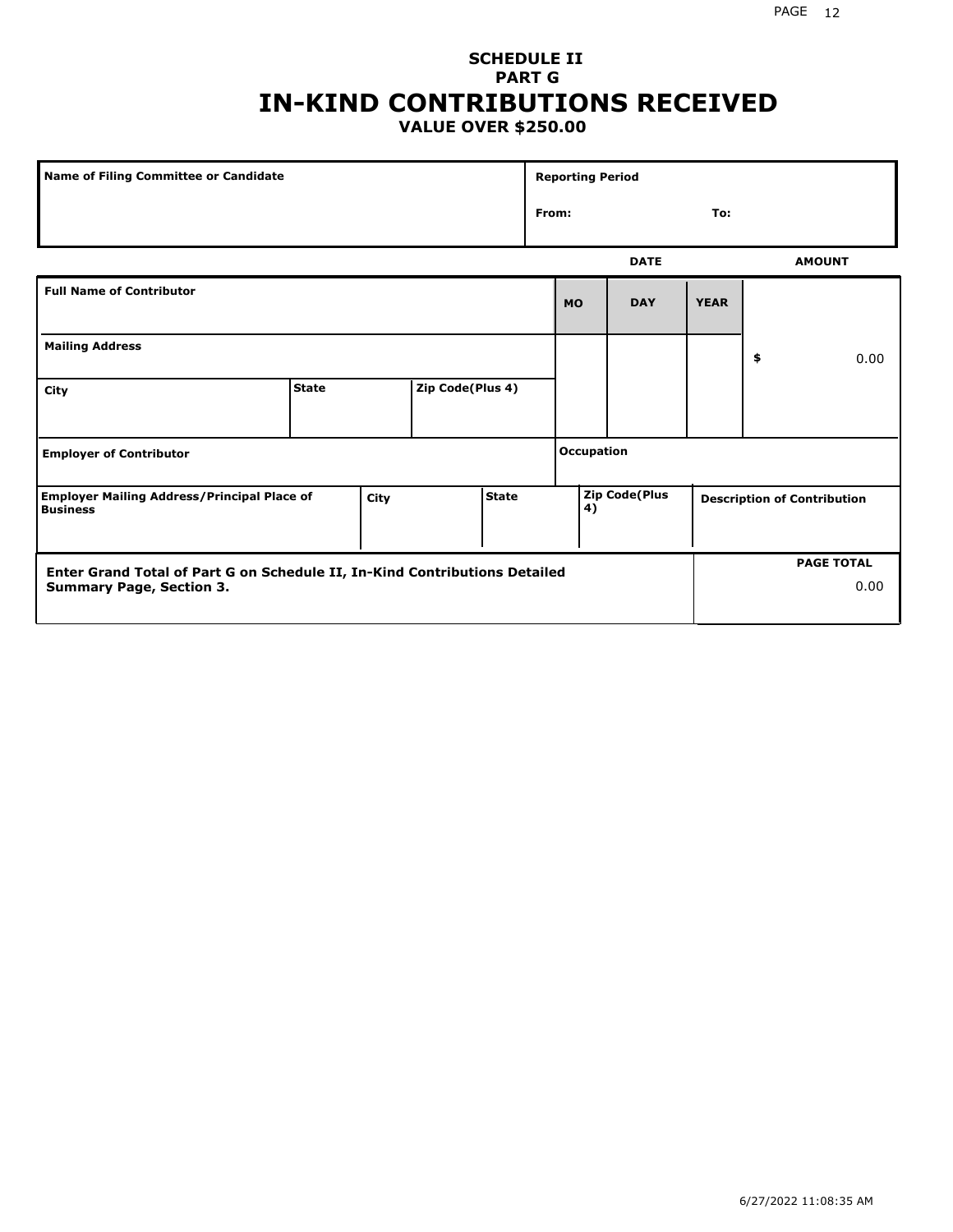# **SCHEDULE III STATEMENT OF EXPENDITURES**

| Name of Filing Committee or Candidate                  |                    | <b>Reporting Period</b>    |                                                                     |                                                   |             |        |               |
|--------------------------------------------------------|--------------------|----------------------------|---------------------------------------------------------------------|---------------------------------------------------|-------------|--------|---------------|
| PLANNED PARENTHOOD PA INC                              |                    |                            | From                                                                |                                                   | 3/31/2015   | To:    | 5/4/2015      |
|                                                        |                    |                            |                                                                     | <b>DATE</b>                                       |             |        | <b>AMOUNT</b> |
| <b>To Whom Paid</b><br>AlphaGraphics                   |                    |                            | <b>MO</b>                                                           | <b>DAY</b>                                        | <b>YEAR</b> |        |               |
| <b>Mailing Address</b><br>814 Penn Avenue              |                    | 4                          | 27                                                                  | 2015                                              | \$          | 166.90 |               |
| City<br>Pittsburgh                                     | <b>State</b><br>PA | Zip Code (Plus 4)<br>15222 | <b>Description of Expenditure</b><br>Printing                       |                                                   |             |        |               |
| <b>To Whom Paid</b><br>Planned Parenthood PA Advocates |                    |                            | <b>MO</b>                                                           | <b>DAY</b>                                        | <b>YEAR</b> |        |               |
| <b>Mailing Address</b><br>1514 N 2nd Street            |                    |                            | 4                                                                   | 20                                                | 2015        | \$     | 328.43        |
| City<br>Harrisburg                                     | <b>State</b><br>PA | Zip Code (Plus 4)<br>17102 | <b>Description of Expenditure</b><br>March 2015 salary allocation   |                                                   |             |        |               |
| <b>To Whom Paid</b><br>Planned Parenthood PA Advocates |                    |                            | <b>MO</b>                                                           | <b>DAY</b>                                        | <b>YEAR</b> |        |               |
| <b>Mailing Address</b><br>1514 N 2nd Street            |                    |                            | 4                                                                   | 15                                                | 2015        | \$     | 80.53         |
| City<br>Harrisburg                                     | <b>State</b><br>PA | Zip Code (Plus 4)<br>17102 | <b>Description of Expenditure</b><br>PAC portion of Jan cc expenses |                                                   |             |        |               |
| <b>To Whom Paid</b><br>Planned Parenthood PA Advocates |                    |                            | <b>MO</b>                                                           | <b>DAY</b>                                        | <b>YEAR</b> |        |               |
| <b>Mailing Address</b><br>1514 N 2nd Street            |                    |                            | $\overline{4}$                                                      | 2                                                 | 2015        | \$     | 271.19        |
| City<br>Harrisburg                                     | <b>State</b><br>PA | Zip Code (Plus 4)<br>17102 | <b>Description of Expenditure</b><br>Office allocation              |                                                   |             |        |               |
| <b>To Whom Paid</b><br>Planned Parenthood PA Southeast |                    |                            | <b>MO</b>                                                           | <b>DAY</b>                                        | <b>YEAR</b> |        |               |
| <b>Mailing Address</b><br>1144 Locust Street           |                    | $\overline{4}$             | 15                                                                  | 2015                                              | \$          | 109.46 |               |
| City<br>Philadelphia                                   | <b>State</b><br>PA | Zip Code (Plus 4)<br>19107 |                                                                     | <b>Description of Expenditure</b><br>Feb expenses |             |        |               |